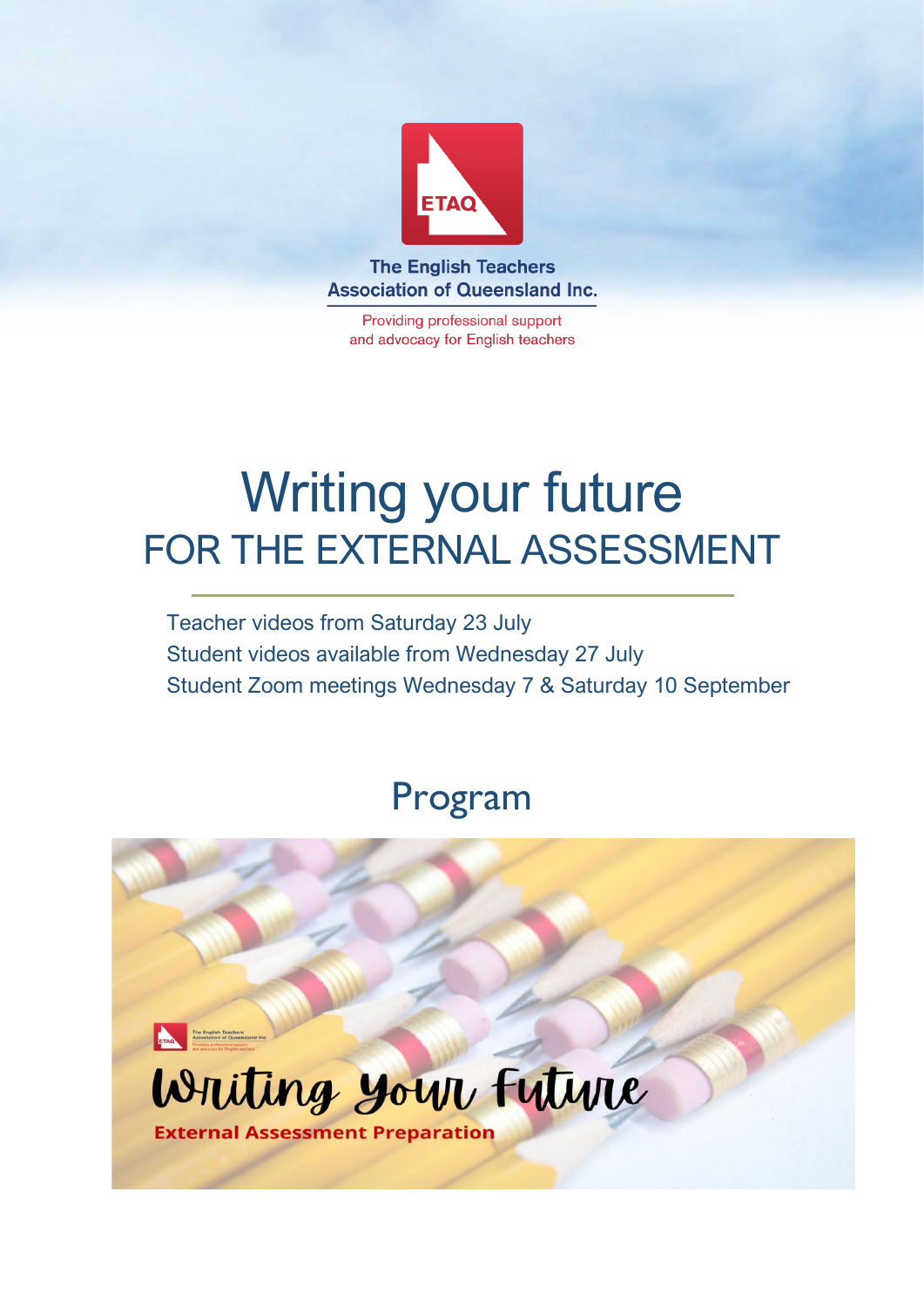## **About the event**

We are excited to announce the program for the External Assessment Preparation Event. Our third annual event draws on our learning from 2020 and 2021 to deliver just what teachers and students need to help you feel motivated and confident. With the very generous assistance of academics across the university sector, our student and teacher events will provide expert support for General English, EAL/D and Literature.

The program this year will consist of three segments:

- **A. Teacher Segment**: recorded materials available **from Saturday 23 July**
- **B. Student segment** will cover 2 areas: Writing the Analytical Essay and individual text webinars based on the EA texts from the Prescribed Text List. These will be available **from Wednesday 27 July.**
- **C. Live student and teacher discussions** on **Wednesday 7** (at 4, 4:30 and 5pm) **and Saturday 10 September** (at 9, 9:30 and 10am). These 30-minute Zoom sessions will primarily relate to Writing the Analytical Essay, but students will be free to ask questions about their selected texts. These discussions will not be recorded.

The link to the live discussion is intended for the use of the registered class teacher, or for students who have individually registered. We expect that a class teacher is the supervisor for a class event and they will monitor appropriate conduct of their students, either at school with them or in remote learning. The link to the pre-recorded student sessions on Vimeo **can and should be shared with students.**

## Segment A: Teacher segment



The script for these videos has been revised and re-written in accordance with the latest advice from QCAA. Topics will cover:

- a. Writing the analytical essay: summary of advice to students
- b. Power words: teaching evaluative language for confident, analytic writing
- c. Exploding quotes.

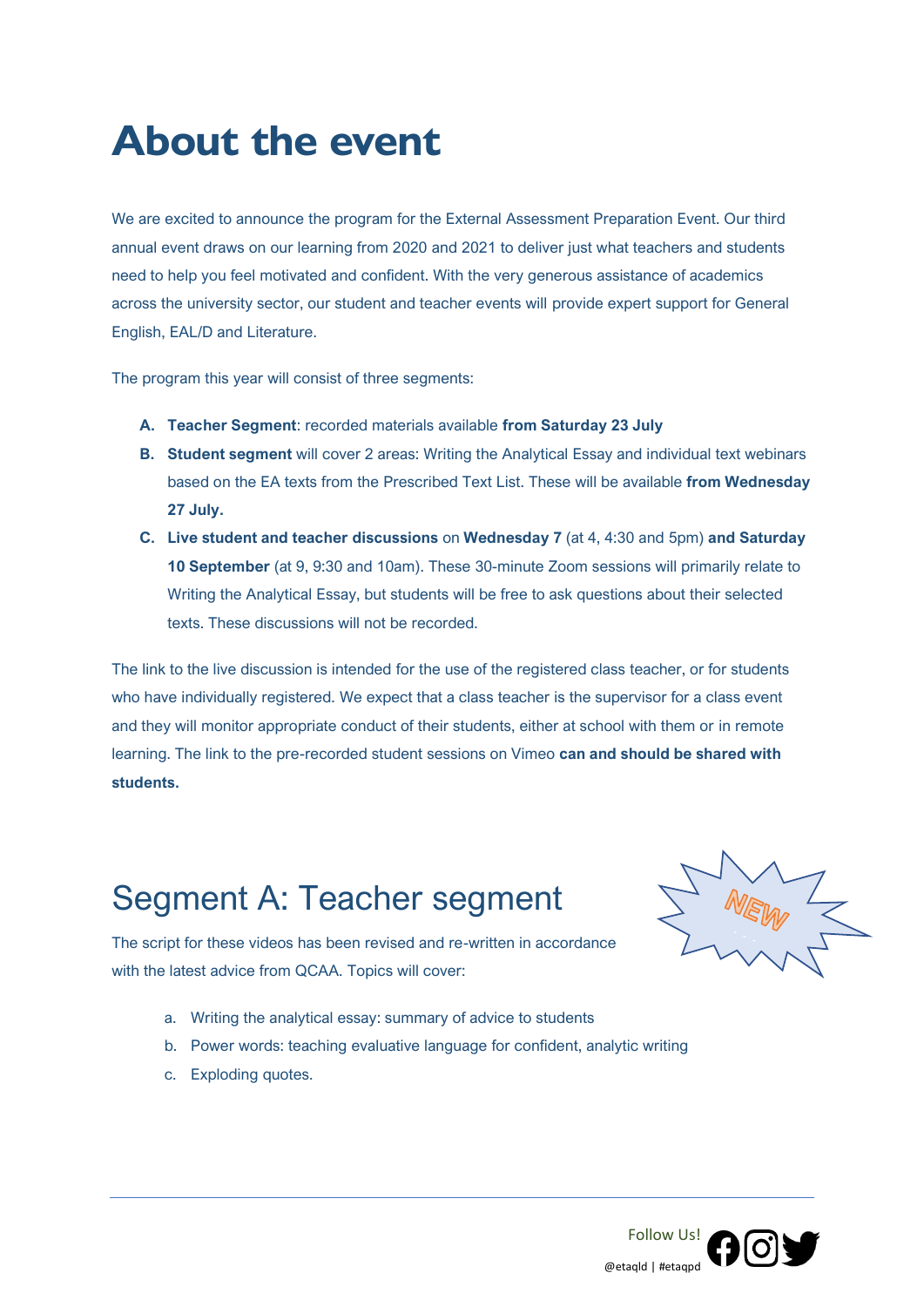### Segment B: Student segment

The Student Segment comprises two main parts: writing the analytical essay and a guided exploration of their text.

Our aim is that students and their teachers will use what they learn to help plan their preparation for those crucial weeks before the exam. Our carefully crafted script for this session brings together the combined

thinking of experienced ETAQ representatives, incorporating lessons from the 2020 and 2021 external exam experiences. The four session videos can be viewed continuously, or teachers can add opportunities to pause and think, discuss, or write.

Here is an overview of the topics:

- a. Get into the shoes of the examiners
- b. How to unpack the question and how to cope with the unexpected
- c. Using your planning time in the exam from question analysis to detailed planning, including constructing and refining a clear thesis to guide your argument
- d. Writing evidence-rich paragraphs.

The second component of the student segment is the 30-minute prescribed text webinars, which are presented by schools and university academics. These are passionate experts who will pose interesting questions, offer deeper and less predictable insights on central concepts or themes, make suggestions that might not have been covered in the classroom, and provide some strong examples of aesthetic features and stylistic/structural devices that link to a range of ideas.

### Segment C: Live Discussions

These Zoom sessions will primarily relate to Writing the Analytical Essay, but students will be free to ask questions about their selected texts. These discussions will not be recorded. The registration form asks for an indication of which zoom meeting you are likely to attend. This is indicative for planning purposes but it not considered binding. Links to the zoom meetings will be emailed in the week before the event.

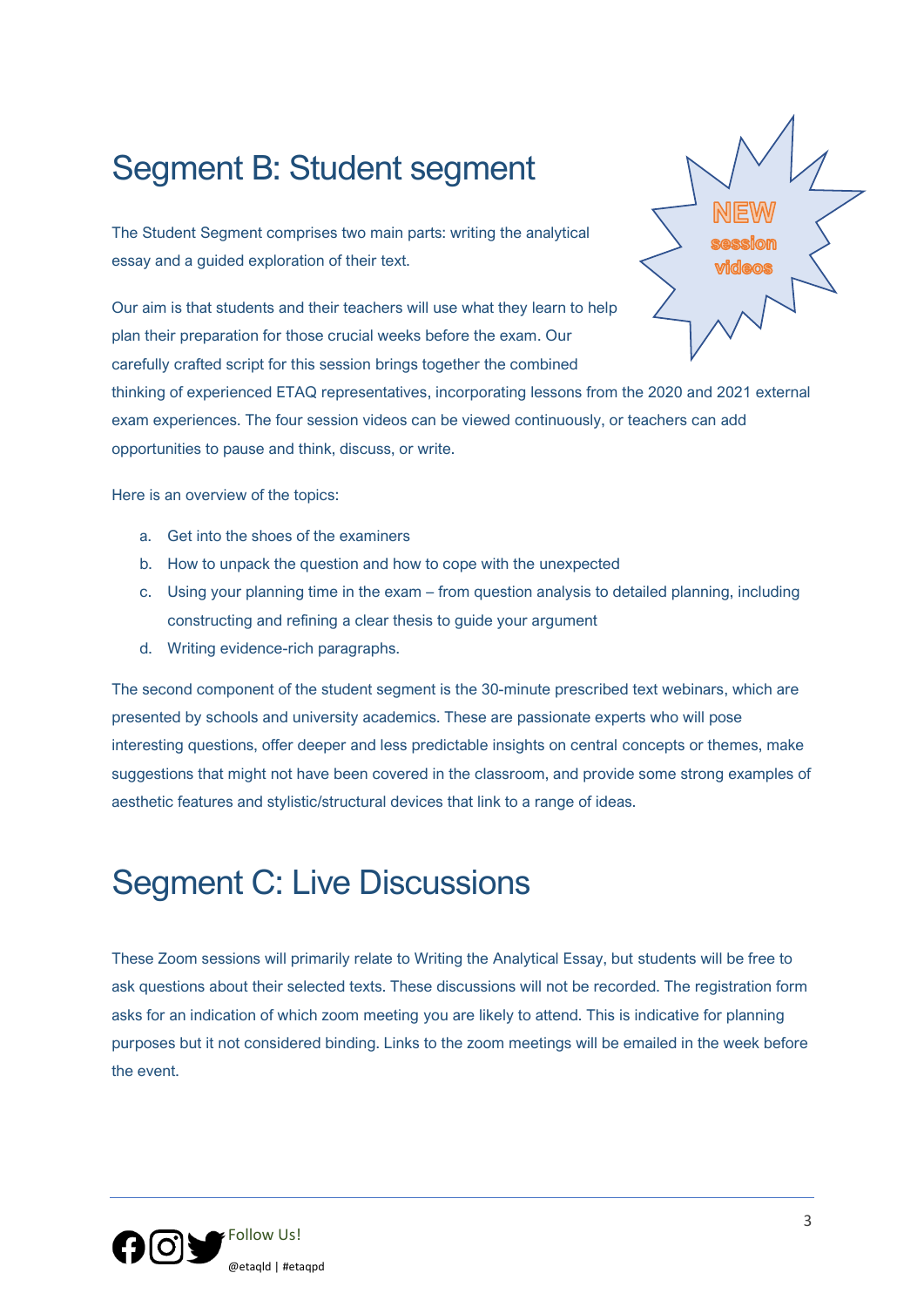

### **MACBETH**

### **Dr Claire Hansen**

Dr Claire Hansen is a Lecturer in English and Writing at James Cook University (JCU). Claire cocoordinates the English Major program at JCU. She completed her PhD at the University of Sydney, where her research focused on the use of complexity theory in Shakespeare studies and in education. She has previously taught at the University of Sydney, University of Wollongong and University of New England. Claire is a member of the Shakespeare Reloaded project, an ongoing collaborative project exploring innovative approaches to teaching and learning at secondary and tertiary institutions. Her first book, *Shakespeare and Complexity Theory*, was published by Routledge in 2017. Claire has also published on Shakespeare, Christopher Marlowe, education, early modern dance, and female characters in renaissance literature. She is currently working on a place-based Shakespeare project. Her interests include Shakespeare studies and early modern drama, pedagogy, ecocriticism and the health humanities.



## **NINETEEN EIGHTY-FOUR**

#### **Karen Yager**

Karen Yager is the Deputy Head Student and Teaching Excellence K-12 at Knox Grammar School, Sydney, president and life member of ETANSW and vice president of the Professional Teachers' Council NSW (PTC). She is an experienced HSC marker and was a Supervisor of Marking (SOM) for five years. Karen was awarded the first International Teaching Fellowship by the Singapore Ministry of Education in 2011 and has been invited to present papers at numerous international conferences. She was awarded the NSW Professional Teachers' Council Award in 2009 and the Australian Professional Teachers Association Award in 2014 for her contribution to the teaching profession. In 2003, she was awarded the NSW Premier's Literary Scholarship to research how to connect students with Shakespeare. In 2016, she was awarded the NSW State Library Fellowship.

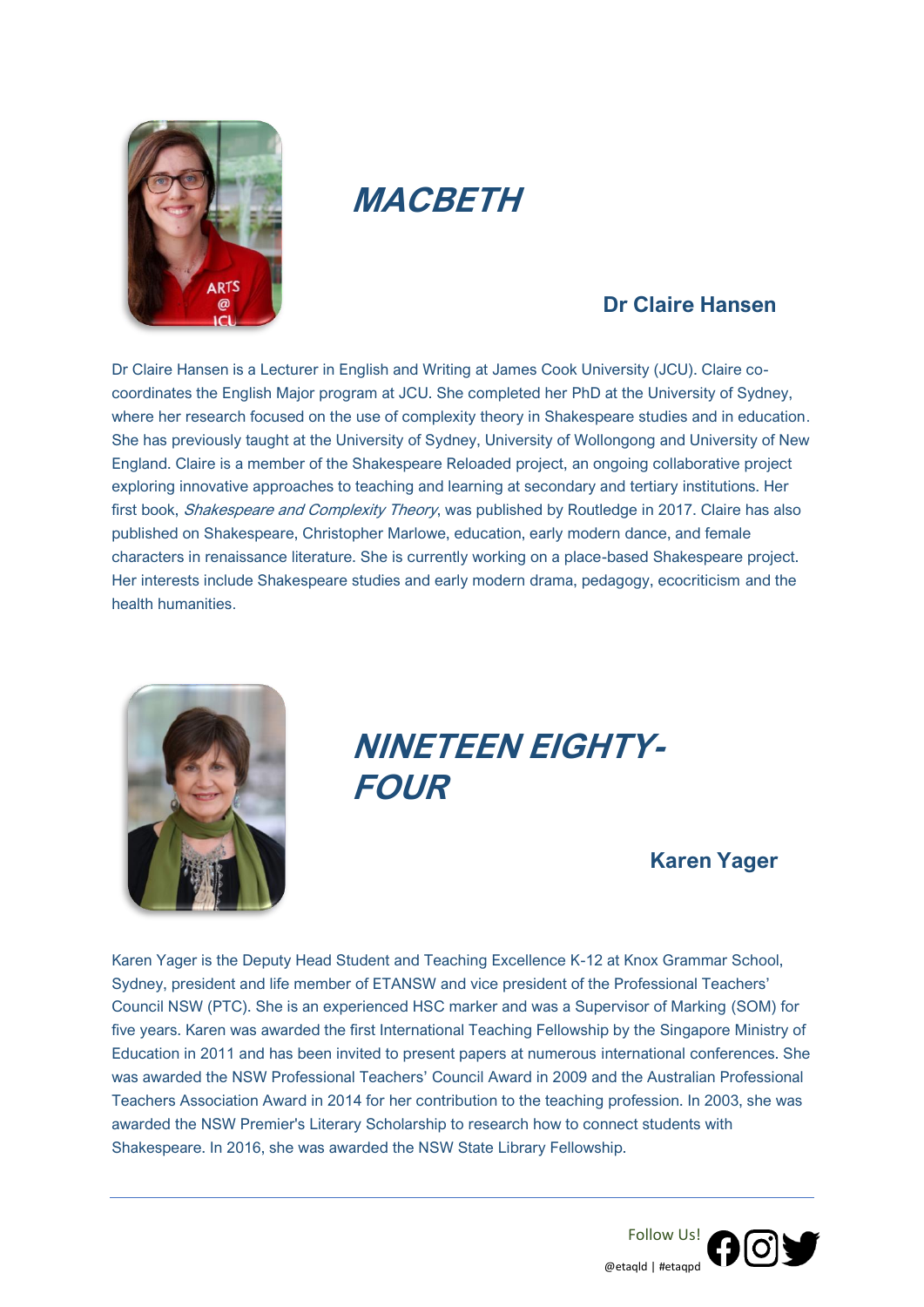

## **HAMLET and KING LEAR**

### **Laurie Johnson**

Laurie Johnson is Professor of English and Cultural Studies at the University of Southern Queensland, with a research focus on Shakespeare and early modern literature and culture. He has published three academic monographs, with the most recent being Shakespeare's Lost Playhouse: Eleven Days at Newington Butts (Routledge Studies in Shakespeare, 2018). Laurie has also co-edited two international essay collections, as well as publishing more than 45 articles and book chapters.

He has received an ALTC National Citation for Excellence in Teaching (2014), and is the current President of the Australian and New Zealand Shakespeare Association (2016-2020) and Chair of the Bruce Dawe National Poetry Prize (2015-2020).



**THE WHITE EARTH**

#### **Erin Geddes**

Erin Geddes (BEd, MEd) has worn many hats, including HOD of English, teacher coordinator of school reading and writing projects, Teacher Librarian, Head of IT, guest lecturer and editor of Words'Worth, the journal of The English Teachers Association of Queensland. Her most recent project has been creating a study guide for The White Earth, to be published by Insight Publications later in 2020. She enjoys creative writing and is currently the Head of English at her school.

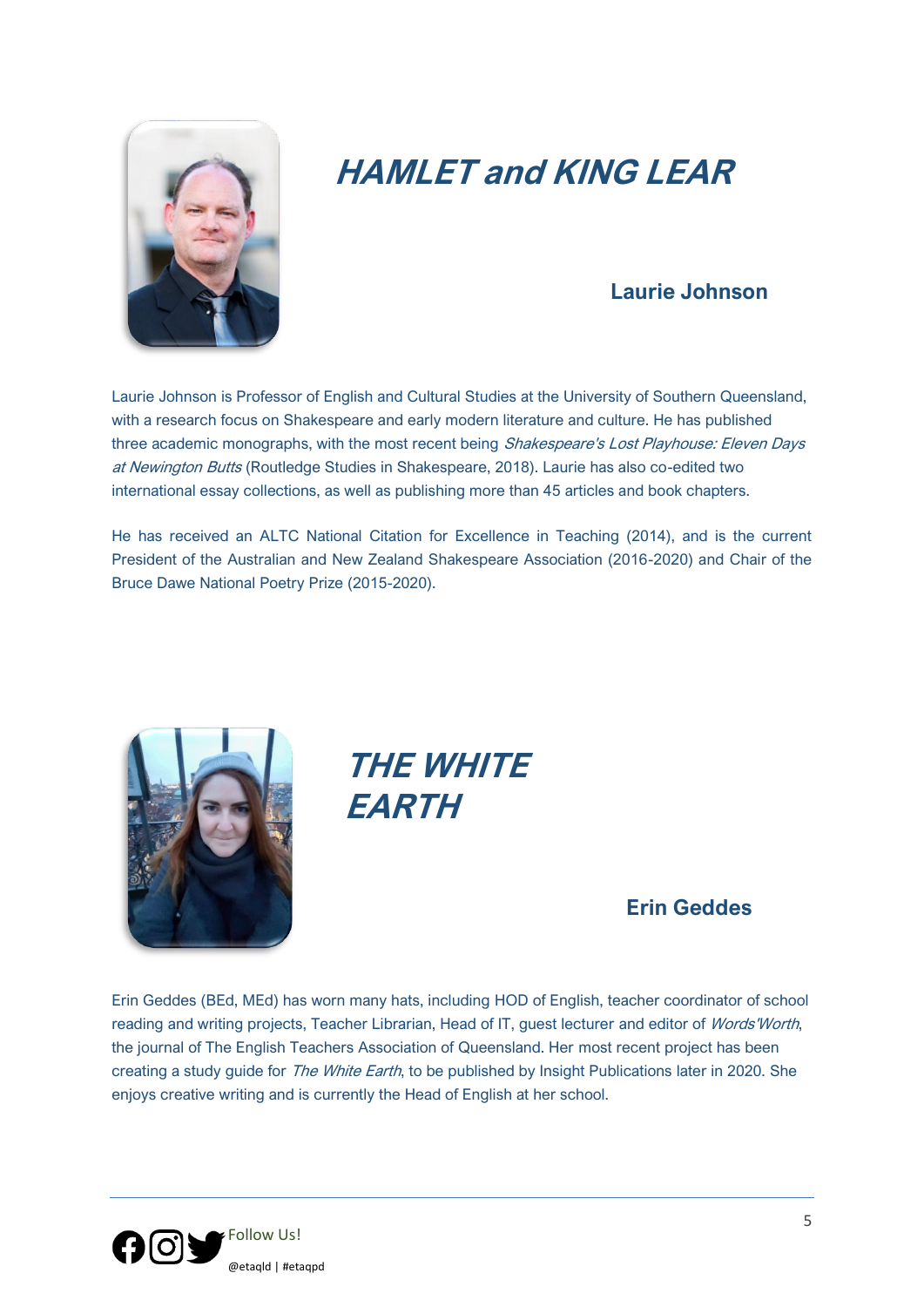

## **JANE EYRE**

### **Lesley Hawkes**

Associate Professor Lesley Hawkes (PhD, MA, BA Hons UQ, SFHEA) is Higher Degree Research Coordinator in the School of Communication, Creative Industries Faculty QUT. Lesley has supervised over 25 Higher Degree Research students (including 4 university medallists) to successful completion. She is a Senior Fellow in the Higher Education Academy and a level three mentoring supervisor. Lesley has designed, lectured and tutored in over 25 Literary and Professional Communication units and has been awarded 5 Teaching Awards (3 Vice-Chancellor's Performance Awards for Excellence in Teaching and 2 Dean's Awards for Teaching Excellence). Lesley has published widely in Literary and Cultural Studies. Her areas of research include the connection between literature, spatial belonging and the environment. Her most recent chapters and articles include: "Creating sustainability through creativity: using creative writing to reframe and build connections" (2020), "Walking the Australian Beach: Mapping Footprints in the Sand" (2020), "Structural Boundaries that effect the representations of gender and disability in works of fiction from the United States and United Kingdom" (2019), "Baz Luhrmann's The Great Gatsby: Telling a national story through a transnational lens" (2019), and "Double trouble: The teacher/satirist duality in Thea Astley's critical writing" (2019).



### **THE TEMPEST**

### **Dr Glen Thomas**

**Dr Glen Thomas** is a Senior Lecturer in the School of Communication, QUT, where he teaches professional communication and literature. A graduate of the universities of Oxford and Queensland, he is a Senior Fellow of the Higher Education Academy, and a Member of the Australian College of Educators. He has received numerous awards for teaching, including an Australian Award for University Teaching for outstanding contribution to student learning.

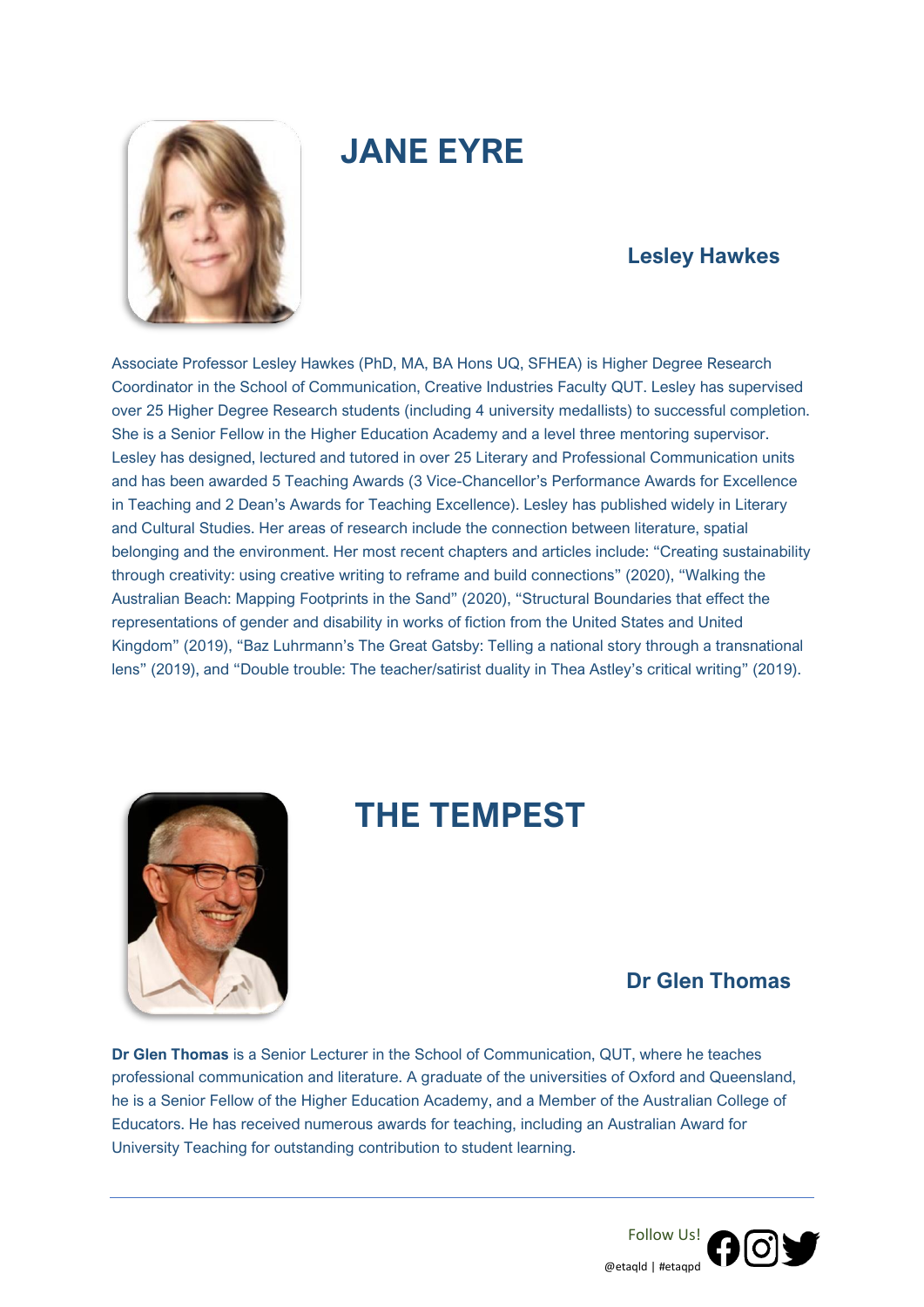

## **THE QUIET AMERICAN**

### **Kari Gislason**

Kari Gíslason is a writer and academic who lectures in Creative Writing at QUT. Kari was awarded a doctorate in 2003 for his thesis on medieval Icelandic literature. He is the author of The Promise of Iceland (2011), The Ash Burner (2015) and co-author with Richard Fidler of Saga Land: The Island of Stories at the Edge of the World (2017). As well as memoir and fiction, he also publishes scholarly articles, travel writing and reviews.



### **BURIAL RITES**

### **Mark Piccini**

Mark Piccini completed his PhD at the Queensland University of Technology in 2016 in the field of cultural studies, focussing on narrative strategies of resistance to stereotyping and global cultural complexities. His specialist areas of interest include representations of violence in the Global South, gender violence and psychoanalytic cultural theory.

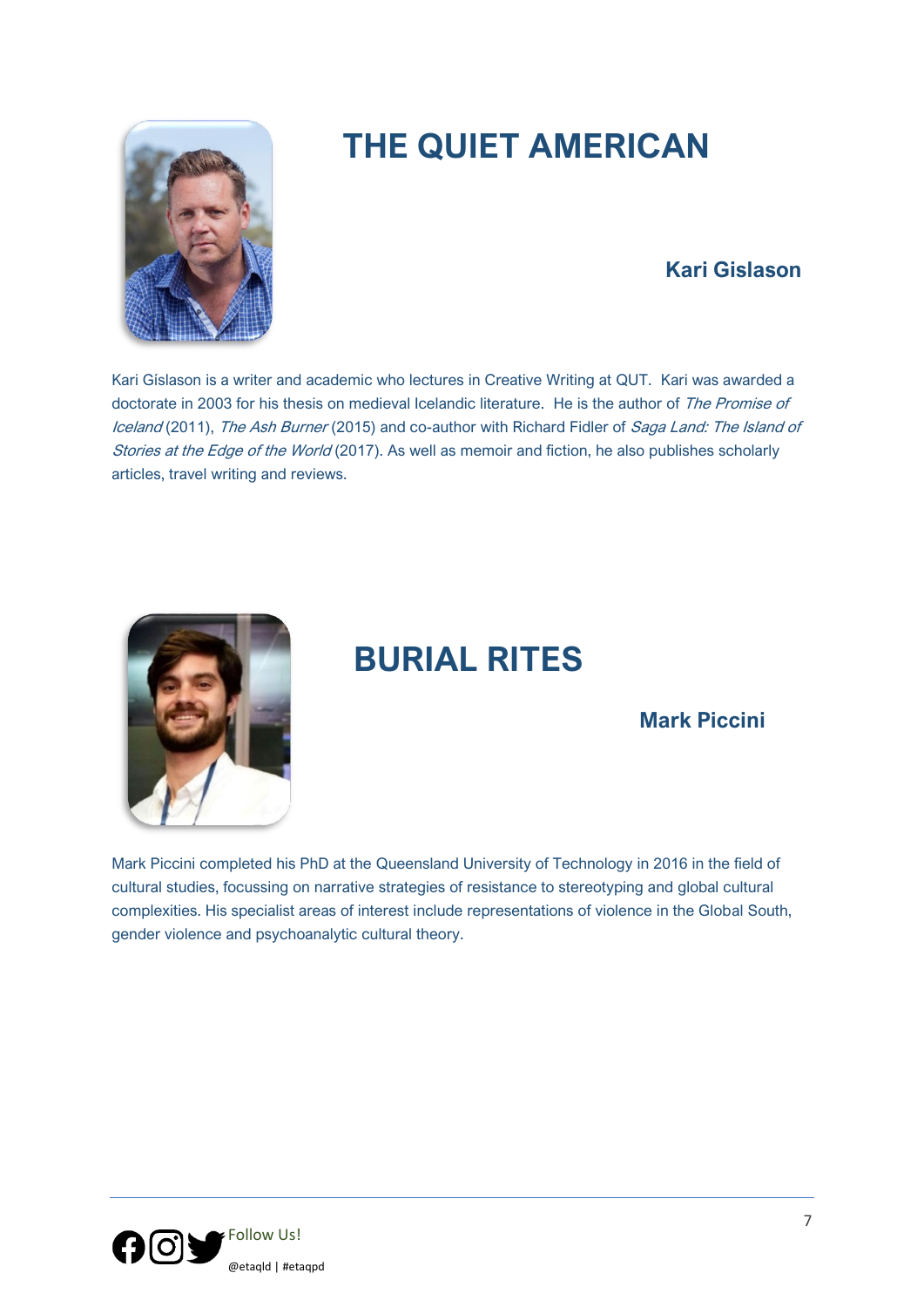

## **IN COLD BLOOD**

### **Allison Craven**

Allison Craven is Associate Professor of Screen Studies and English at James Cook University in Townsville. Her research interests are in Gothic narrative and global fairy tale, and in Australian cinema. She is the author of *Fairy Tale Interrupted: Feminisms, Masculinities and Wonder Cinema (2017)*; and *Finding Queensland in Australian Cinema: Poetics and Screen Geographies (2016)*. She is currently the Colin and Margaret Roderick Scholar in Comparative Literature at JCU with a research project on Australian Gothic in literature and cinema. She also serves as an elected (academic staff member) of the 17<sup>th</sup> Council of James Cook University.



## **THE POISONWOOD BIBLE**

### **Samantha Doig**

Samantha is the Head of English at St Aidan's Anglican Girls' School. She has been teaching for 19 years, both in the state and private sector. She is passionate about collaboration in curriculum design, creating authentic learning experiences for her students and promoting student voice and choice. When she is not in her classroom, or at the coffee machine, she can be found cleaning up after her two adorable but messy children, Grace and Alex.

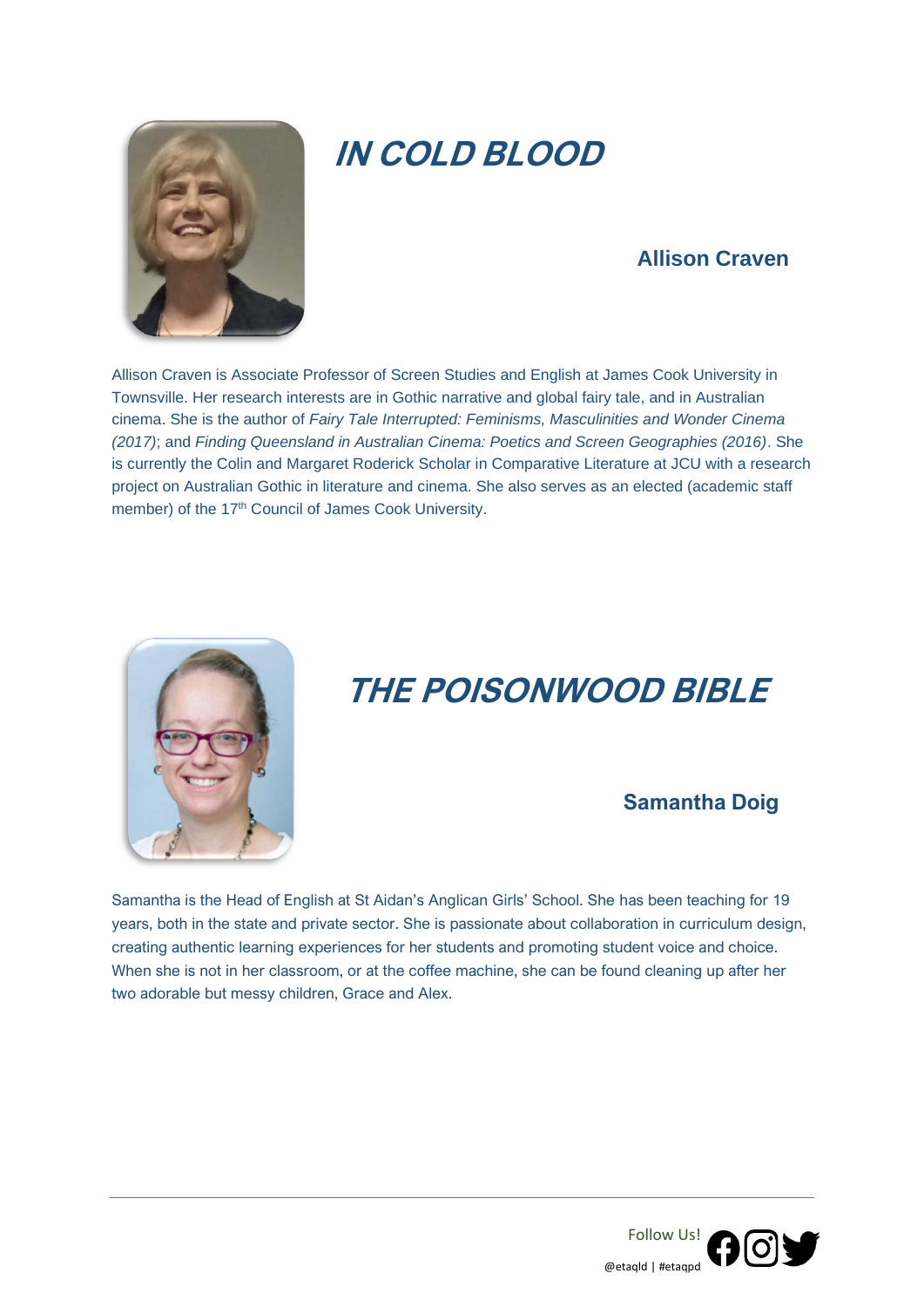

## **THAT DEADMAN DANCE**

### **Dr Kristi Giselsson**

Dr Kristi Giselsson has a First Class Honours Degree in English Literature – with a particular focus on Australian Aboriginal and Torres Strait Islander literature – and a PhD within the discipline of Philosophy. Her research has explored the concept of a common humanity and she has published work within the fields of education, human rights, and moral and political philosophy, including the book *Grounds for Respect: Universalism, Particularism and Communal Accountability*. She is particularly interested in the intersection between literature and philosophy and is currently writing a book on Australian Aboriginal and Torres Strait Islander literature. Kristi is Coordinator of the Pathways Program at James Cook University, Cairns campus.



## **WE ARE ALL COMPLETELY BESIDE OURSELVES**

### **Jo Bickerstaff**

Jo Bickerstaff **i**s an English Head of Department at North Lakes State College. She teaches students how to use language to communicate confidently in English and English Communication classes, and has done so in schools in both metropolitan and regional Queensland. Jo has also presented English workshops for Senior students and pre-service teachers at the Australian Catholic University

Since the early 2000s, she has worked with the QCAA, initially as a QCS Writing Task Marker, then as a Panellist for English and an advisor and panellist for the English QCATs for Years 4, 6 and 9. In 2016, Jo was selected as a member of the Expert Writing Team for the 2019 English syllabus and has continued working with QCAA to support the implementation of the 2019 English syllabuses.